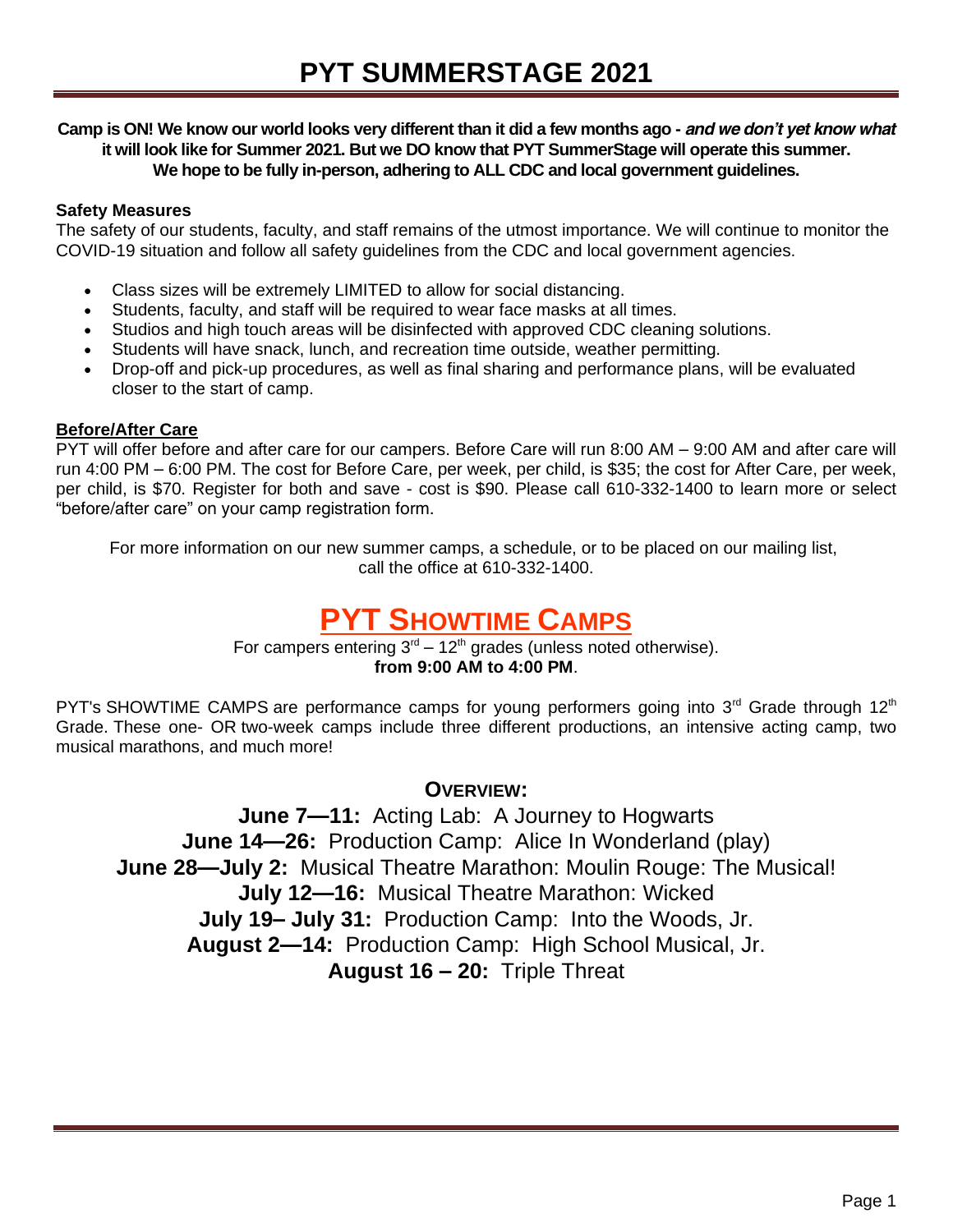### **SHOWTIME CAMP DESCRIPTIONS**

#### **NEW! Acting Lab:** *A Journey to Hogwarts* **(\$305) June 7-June 11, 2021**

Delve into the wizarding world of *Harry Potter* through this intensive and imaginative one-week acting camp. Campers experience these iconic characters and stories through an exploration of their favorite scenes from *Potter* movies and the Broadway Hit, *Harry Potter and the Cursed Child.* Seminar style classes in acting, movement, improvisation and devising culminate in a student-created ensemble theatre piece.\*

#### **MUSICAL THEATRE MARATHON (\$305):**

In these one-week workshops, campers polish singing, dancing and acting skills while learning a musical in a week! Students will use excerpts of scenes and songs from these popular musicals to create a spectacular performance to share with friends and family on the last day of class.\* No experience is necessary to enjoy a week of exploring these amazing shows!

#### *Moulin Rouge: The Musical!* **June 28 – July 2, 2021**

Baz Luhrmann's revolutionary film comes to life onstage, remixed in a new musical mash-up extravaganza. A theatrical celebration of truth, beauty, freedom and—above all—LOVE, *Moulin Rouge!* is more than a musical; it is a state of mind.

#### *Wicked* **July 12-16, 2021**

*Wicked*, the Broadway sensation, looks at what happened in the Land of Oz…but from a different angle. Long before Dorothy arrives, there is another girl, born with emerald-green skin—smart, fiery, misunderstood, and possessing an extraordinary talent. When she meets a bubbly blonde who is exceptionally popular, their initial rivalry turns into the unlikeliest of friendships…until the world decides to call one "good," and the other one "wicked."

#### **SHOWTIME PRODUCTION CAMPS (\$595)**

No matter what your experience level, you need to join us for our SHOWTIME! Production Camps this summer. These 2-week camps give young performers an opportunity to rehearse and perform a play or musical with a professional director, choreographer and music director. There are plenty of amazing roles in all our shows, too!

#### *Alice in Wonderland* **(play) June 14—June 26, 2021**

This classic tale of rabbit holes and wonder has been loved by generations! From the Mad Hatter's tea party to the Cheshire grin, Alice's adventures in Wonderland are unique, captivating and, in Alice's own words, curiouser and curiouser! Lewis Carroll's classic will come to life with all the magic, mystery and mischief of the original novel. **\*Performances are Friday, June 25 th at 3PM and 7PM, and Saturday, June 26 th at 1PM and 4PM at the Charles A. Brown Historic Ice House.**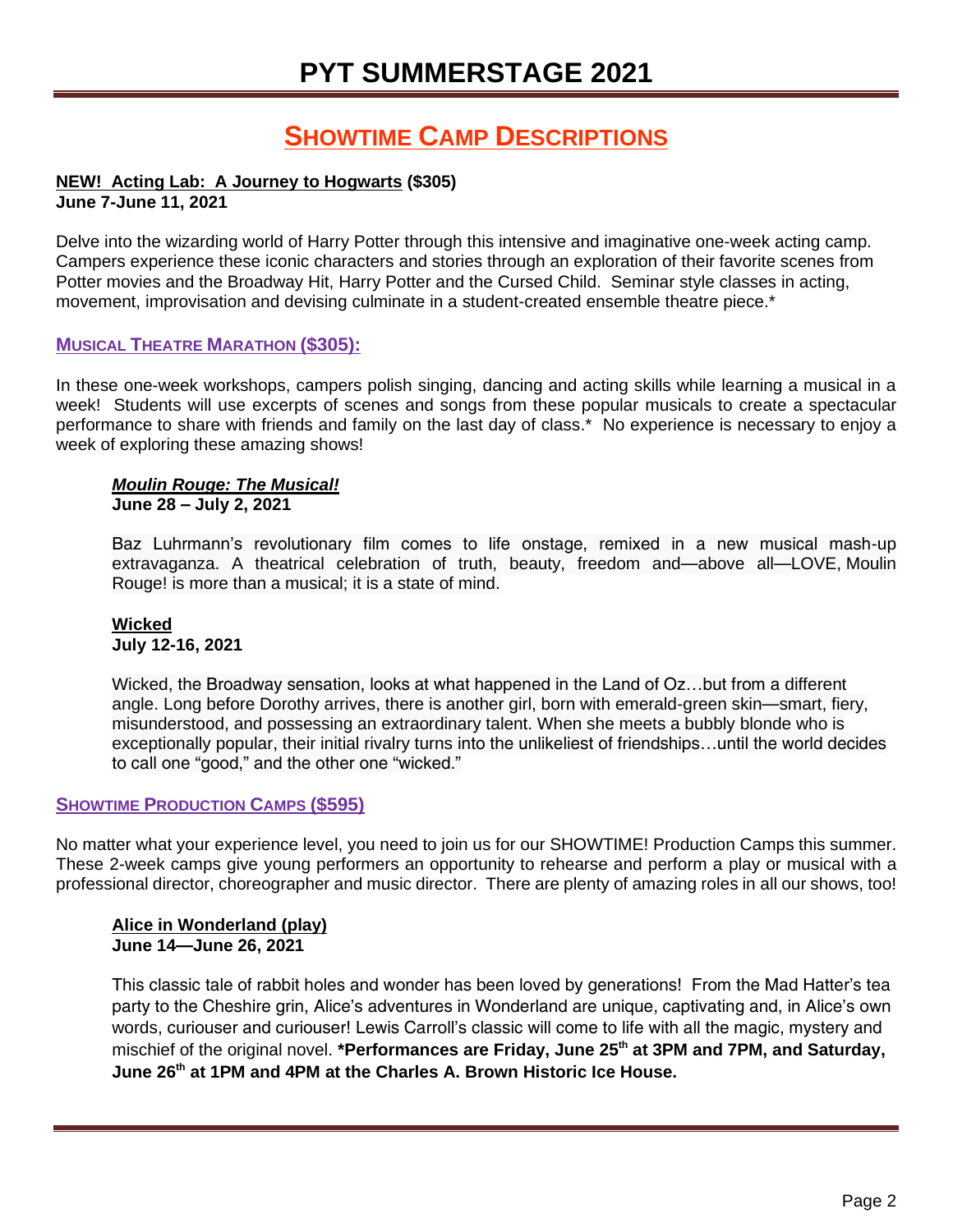*Into the Woods, Jr.* **July 19– July 31, 2021**

The Brothers Grimm hit the stage with an epic fairytale about wishes, family and the choices we make. James Lapine and Stephen Sondheim take everyone's favorite storybook characters and bring them together for a timeless yet relevant piece and rare modern classic. The TONY Award-winning book and score are both enchanting and touching. **\*Performances are Friday, July 30th at 3PM and 7PM, and Saturday, July 31st at 1PM and 4PM at the Charles A. Brown Historic Ice House.**

**Disney's** *High School Musical, Jr.*  **August 2—14, 2021**

Disney Channel's smash hit movie musical comes to life on your stage in Disney's *High School Musical JR*. Troy, Gabriella, and the students of East High must deal with issues of love, friends, and family while balancing their classes and extra-curricular activities. The show's infectious, danceable songs are sure to engage performers and audiences alike. **\*Performances are Friday, August 13 th at 3PM and 7PM,**  and Saturday, August 14<sup>th</sup> at 1PM and 4PM at the Charles A. Brown Historic Ice House.

#### **Triple Threat (\$305) August 16 – 20, 2021**

Triple Threat gives Campers the opportunity to work on musical numbers from some of the most well-known musicals on Broadway, as well as great songs from the world of musical theatre. Daily classes in acting, singing and dancing will help bring the modern American musical to life. All experience levels are welcome. Campers will create a 'review' using the musical numbers worked on during camp to be shared with friends and family.<sup>\*</sup>

**\*All end of camp sharings and performances are subject to streaming.**

## **[REGISTER](https://forms.gle/wyCfsAX1NjzhNWqU6)**



**Age 3 years to 2nd Grade**

The [ADVENTURE CAMP](http://www.123pyt.org/SummerStage/camps.aspx) is an all-day or half-day camp for children age 3 years through 2<sup>nd</sup> Grade. These oneweek camp opportunities are the perfect fit for those campers who want to explore a variety of activities.

Our younger PYT campers have a special camp experience tailored just for them! The full-day (9:00 AM – 4:00PM) or half-day (9:00 AM – 12:15PM), Monday-Friday camp will occur during ten consecutive weeks and will be a broad-based performing and visual arts experience.

It will feature all of the engaging, creative activities our kids love (acting, singing, movement and visual arts), as well as special performance opportunities, organized games and outdoor playtime, not to mention special guests and projects!

Register for one week, two weeks or any number of weeks up to the full ten. The adventure is yours!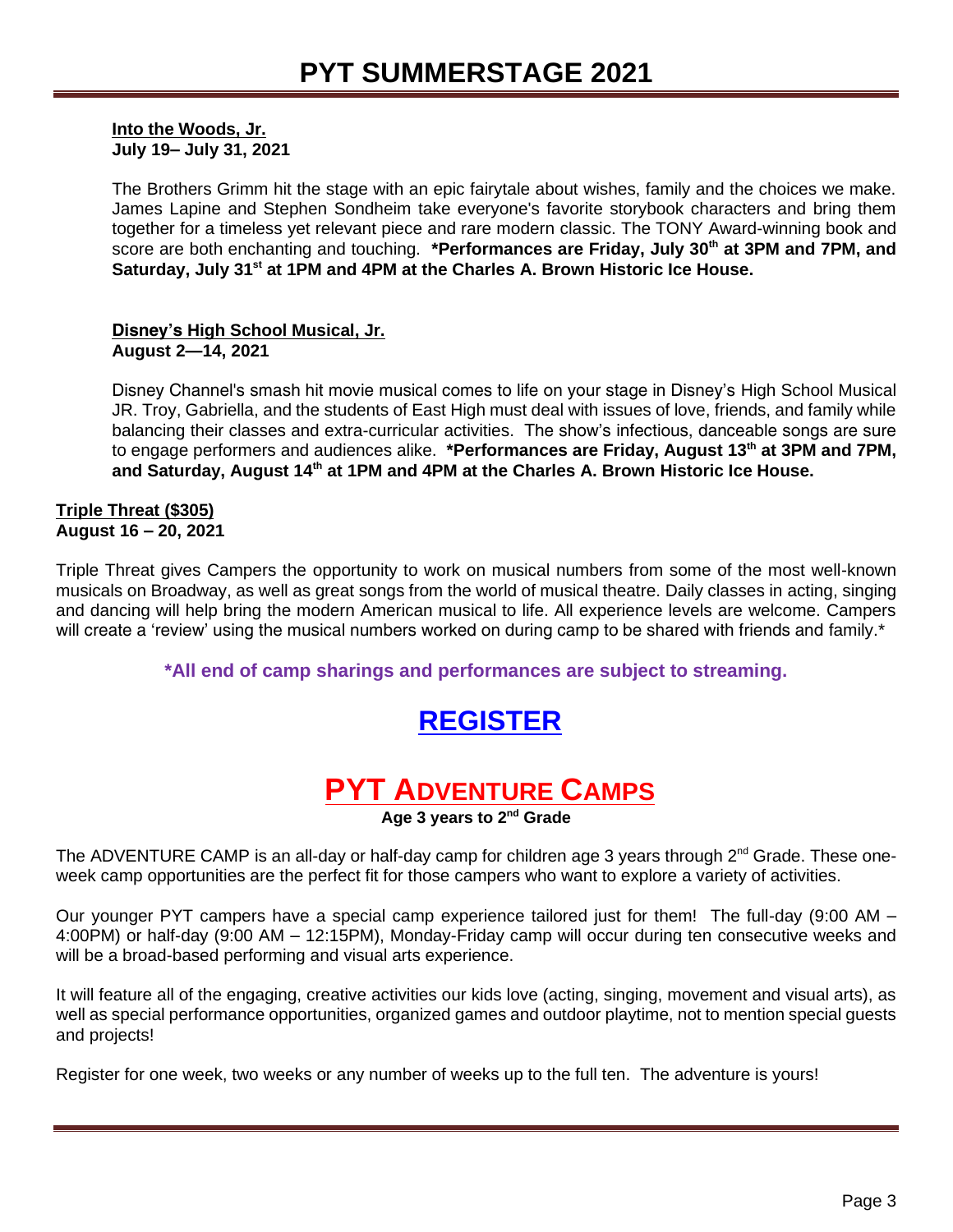#### **Adventure Camp Week 1,** *Sorcerer School*

**June 7 - 11**

Join the Inaugural class of the first American school of Wizardry!

#### **Adventure Camp Week 2,** *Royally Unexpected*

#### **June 14 - 18**

Come outwit dragons, defeat warriors and save the kingdom! Dive into tales such as *The Paper Bag Princess, Not All Princesses Wear Pink* and *Rulers of the Playground* to redefine royal behavior.

#### **Adventure Camp Week 3,** *Alice in Wonderland*

#### **June 21 – June 25**

Join Alice, the Cheshire Cat, the White Rabbit and more on their adventures in Wonderland! Students attending this camp receive a FREE ticket to see our Showtime Camp's Production of *Alice in Wonderland* on Friday, June  $26<sup>th</sup>$  at 3PM.

#### **Adventure Camp Week 4,** *Disney Legends*

**June 28 - July 2**

Build a snowman with Anna, voyage the ocean with Maui or create memories with Joy and Sadness! Explore Disney characters to step into a whole new world of make believe.

#### **PYT CLOSED week of July 5 - 9**

#### **Adventure Camp Week 5,** *A Pirate's Life for Me!*

**July 12 – 16** Ay, Ay, Matey! It's time to adventure into the life of pirate! Will there be buried treasure?!

#### **Adventure Camp Week 6,** *When I Grow Up*

#### **July 19 – 23**

Dive into the beautifully illustrated children's book *When I Grow Up,* inspired by Tim Minchin's lyrics from Roald Dahl's *Matilda the Musical.* Discover this tale and stories about following your dreams and exploring all the possibilities of your future.

### **Adventure Camp Week 7,** *Lost in Space*

#### **July 26 – July 30**

3, 2, 1, blast off! Unearth aliens, planets and out of the world adventure as you chart a path into your creativity to go where no kid has gone before!

#### **Adventure Camp Week 8,** *Outside the Box*

#### **August 2 – 6**

Meet characters who march to the beat of their own drum! Act out books like *Julian is a Mermaid, We're All Wonders* and *Red* to celebrate what makes each of us unique.

#### **Adventure Camp Week 9,** *Up, Up and Away*

**Aug. 9– 13** Calling all superheroes!!! Discover your superpower and assemble a super squad of heroes to save the world!

#### **Adventure Camp Week 10,** *Around the World!*

#### **Aug. 16 – 20**

Take a trip around the world to explore and discover the stories, dance, art and culture of other countries.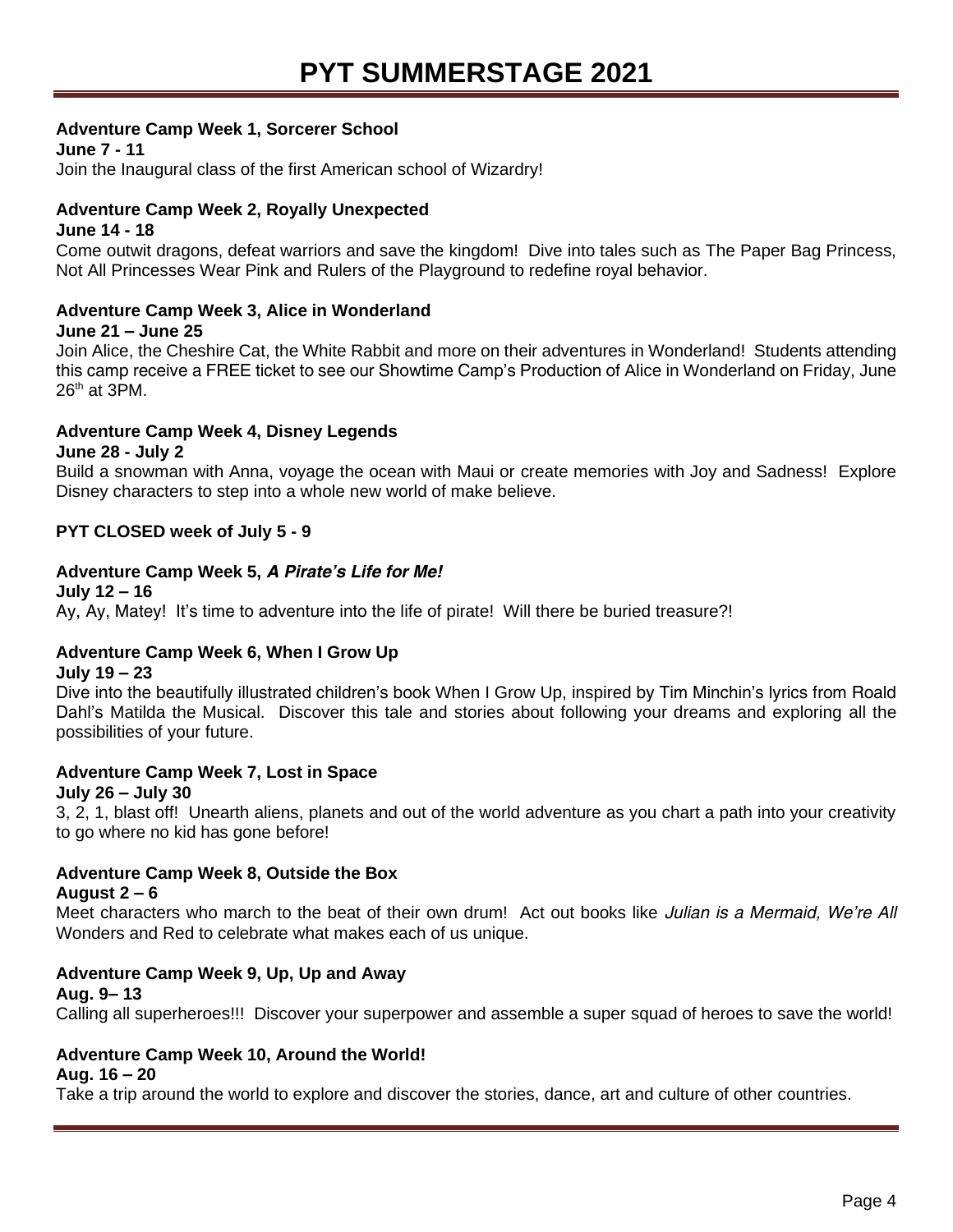#### **TUITION For ADVENTURE Camps:**

Tuition for ADVENTURE camp is \$290/per week (full-day) or \$145/per week (half-day). A discount will be applied to each additional week of ADVENTURE camp a child enrolls in for a maximum discount of \$50 per week (full-day) or \$25 per week (half-day). Please see below for a discount breakdown:

|          | <b>Full-Day</b> | <b>Half-Day</b> |
|----------|-----------------|-----------------|
| 1 Week   | \$290           | \$145           |
| 2 Weeks  | \$560           | \$280           |
| 3 Weeks  | \$840           | \$420           |
| 4 Weeks  | \$1100          | \$550           |
| 5 Weeks  | \$1350          | \$675           |
| 6 Weeks  | \$1590          | \$795           |
| 7 Weeks  | \$1820          | \$910           |
| 8 Weeks  | \$2040          | \$1020          |
| 9 Weeks  | \$2250          | \$1125          |
| 10 Weeks | \$2450          | \$1225          |

## **[REGISTER](https://forms.gle/wyCfsAX1NjzhNWqU6)**

# **VIRTUAL PRIVATE ACTING AND VOICE LESSONS**

### **PRIVATE ACTING INSTRUCTION**

Ages 12-18 or entering Grade 6 by 9/1/2021

Whether looking for new monologues to perfect during this quarantine, starting to prepare for college auditions or wanting a coaching session to hone your acting skills, PYT is happy to offer affordable VIRTUAL Private Acting Lessons.

Depending on your goals, you and your instructor will develop a program that will encourage growth, develop new techniques, and offer constructive feedback.

By appointment only with one of PYT's highly qualified Acting Instructors. Tuition includes SIX lessons that are each 30 or 60 minutes in length with one of PYT's highly qualified instructors. Hour lessons need instructor approval.

#### **SIX 30 Minute Lessons: \$210**

#### **SIX 1 Hour Lessons: \$330**

ZOOM is required to participate in the lessons. Click to download: <https://zoom.us/>